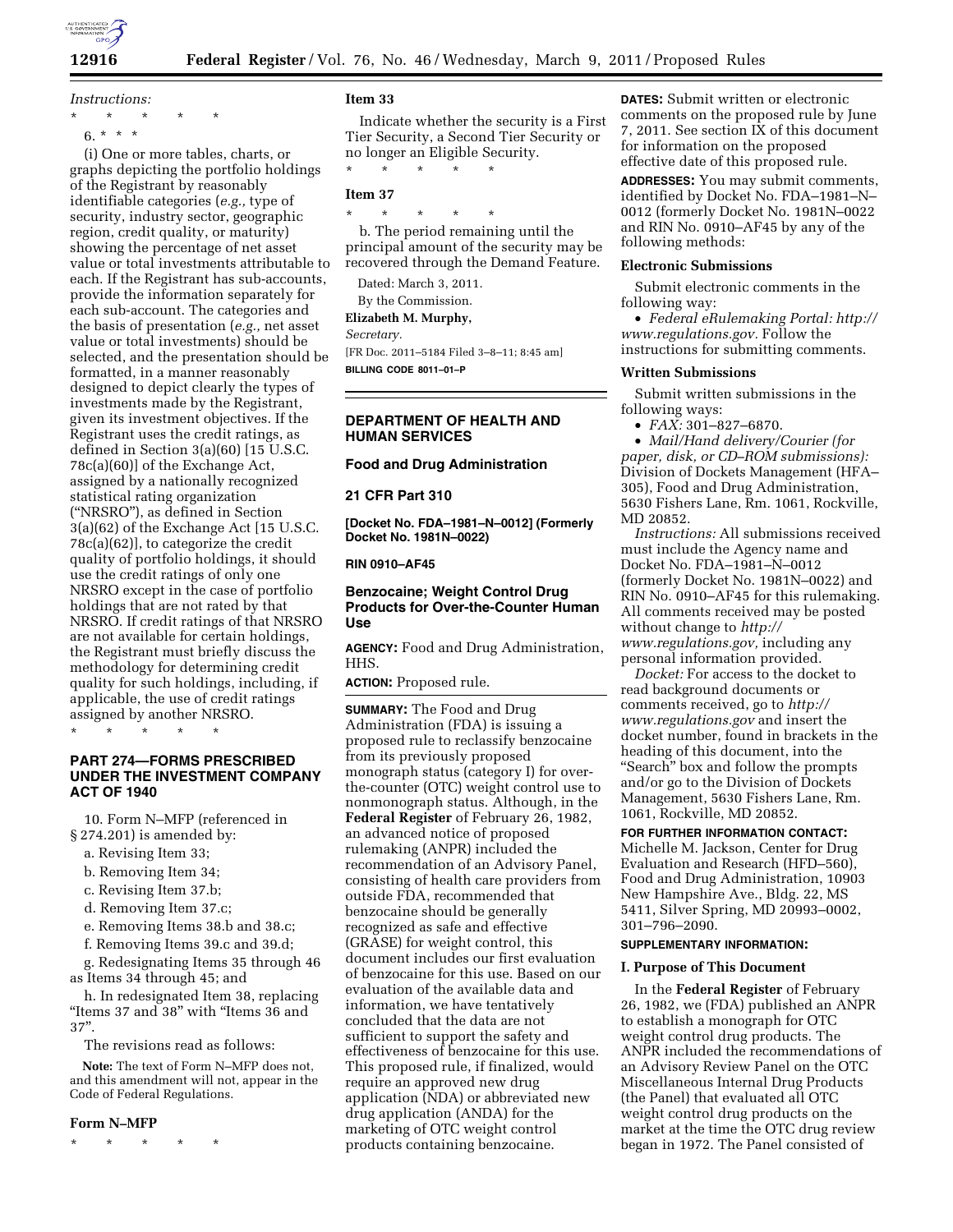scientists and health care providers from outside FDA. The Panel concluded that ''benzocaine is safe for oral use as an OTC anorectic in a dose of 3 to 15 milligrams (mg) in gum, lozenges, or candy'' and that ''benzocaine in the form of gum, lozenges, or candy is an effective OTC drug product for weight control'' (47 FR 8466 at 8474). The Panel believed that benzocaine numbed the oral cavity (including the taste buds), thereby discouraging food consumption and decreasing caloric intake.

We reviewed the information and data available to the Panel as well as information and data that has been developed since the Panel met to help us determine whether benzocaine is GRASE when used in OTC weight control drug products. Under the Federal Food, Drug, and Cosmetic Act (the FD&C Act), all ''new drugs'' are required to obtain approval under section 505 of the FD&C Act (21 U.S.C. 355) prior to marketing. Most drugs are ''new drugs'' under the FD&C Act; however, a drug is excluded from being a ''new drug'' (and therefore is not required to obtain approval under section 505) if it is "generally recognized, among experts qualified by scientific training and experience to evaluate the safety and effectiveness of drugs, as safe and effective for use under the conditions prescribed, recommended, or suggested in the labeling thereof.'' (21 U.S.C. 321(p)(1)).1

As explained in this document, we tentatively conclude that the existing evidence is inadequate to establish that OTC weight control drug products containing benzocaine are GRASE. Accordingly, we are proposing to classify benzocaine as nonmonograph (i.e., not GRASE) for use in OTC weight control drug products. If this proposed rule becomes a final rule, OTC weight control drug products containing benzocaine will require an approved NDA or ANDA. Studies that may help demonstrate the safety and effectiveness of weight loss drug products are described in an FDA guidance entitled ''Developing Products for Weight Management'' (Ref. 1).

# **II. Rulemakings and Petitions for OTC Weight Control Drug Products**

The Panel responsible for evaluating OTC weight control drug products recommended that benzocainecontaining drug products be deemed GRASE for use in OTC weight control drug products. The Panel's

recommendations were published in the **Federal Register** as an ANPR for OTC weight control products in 1982 (47 FR 8466).

Following publication of the 1982 ANPR, Thompson Medical Co., a manufacturer of OTC weight control drug products, submitted two citizen petitions, one in 1990 and another in 1992, to support the effectiveness of benzocaine for use as an appetite suppressant (Refs. 2 and 3). The 1990 petition (Ref. 2) included a clinical study by Collipp (Refs. 4 and 5) and a summary of a clinical study by Piscano and Lichter (Ref. 6) as data supporting the effectiveness of benzocaine as an appetite suppressant. We responded to the manufacturer's 1990 petition (Ref. 7) reviewing the data submitted in the petition and explaining our finding that the data did not provide substantial evidence from adequate and wellcontrolled studies to support the effectiveness of benzocaine for weight control use.

The 1992 petition (Ref. 3) was submitted in response to our 1991 letter. The petition provided two unpublished statistical reevaluations of the Collipp study, arguing that this data supported finding benzocaine GRASE for use in OTC weight control drug products. We responded to the petition in 1993 (Ref. 8), stating that the reevaluations of the Collipp study did not substantiate the claim of effectiveness of benzocaine for use in weight control. The two reanalyses of the Collipp data include: (1) An analysis of covariance excluding subjects that failed to meet either the age or the degree of overweight inclusion criteria, and (2) a hierarchical regression model to determine the effect of benzocaine after attempting to control for any familial effects. Neither of these analyses adequately addressed the three main problems that were listed in the 1991 response: (1) Possible breaking of the blind; (2) imbalance in the sample for important variables (age by family status); and (3) lack of randomization within families, affecting the independence of observations. These problems potentially biased the data affecting the interpretability of the study results.

Subsequent to our letter, we received draft protocols for effectiveness studies (Ref. 9) from the same manufacturer, which were intended to generate support for a GRASE finding. We sent recommendations on the draft protocols in 1992 (Ref. 10), but have not yet received any study results.

### **III. Efficacy Evaluation**

We are proposing that benzocaine be classified as nonmonograph at any

concentration for use in OTC weight control drug products. This conclusion is based in part on our review of the effectiveness data that was submitted to the Panel (Refs. 11 through 17) and additional data submitted to us after publication of the 1982 ANPR, including the two petitions and draft protocols described previously (Refs. 2, 3, and 9). In our responses to the petitions, we explained in detail why we did not find the available data adequate to support a determination that benzocaine is generally recognized as effective (GRAE) for this use (Refs. 7, 8, and 10). In this document, we summarize the available data and limitations that prevent us from finding benzocaine GRAE for use in OTC weight control drug products. We have not received any additional data from any company or citizen since our 1992 response letter (Ref. 10) discussed previously; and we are not aware of any safety or effectiveness studies for benzocaine in OTC weight control drug products conducted since 1992.

In the following sections, we will first describe the studies reviewed by the Panel. After reviewing the data and findings from these studies, we will explain why the Agency has concluded that these studies do not support a finding that benzocaine is GRAE for use in OTC weight control drug products.

#### *A. Non-Clinical Studies*

#### 1. Review of Studies

In the ANPR, we reported that the Panel considered a few nonclinical studies (Refs. 11, 12, and 13) on benzocaine for weight control. One of the factors involved in overeating and resulting obesity is the need to satisfy the sense of taste. Horowitze (Ref. 11) and Rosner (Ref. 12) showed that there appears to be a decreased ability to detect degrees of sweetness by taste perception after chewing gum containing benzocaine. Coons (Ref. 13) demonstrated the effects of a local anesthetic on hunger reduction in rats. The Panel considered this study to be an objective demonstration of the effectiveness of a local anesthetic on hunger reduction.

#### 2. Analysis of Studies

We do not believe these studies support a GRAE determination because they do not demonstrate that decreased taste perception or decreased hunger results in weight loss. To find benzocaine GRAE based in part on these types of studies, we would also need data demonstrating what level of decrease in taste perception or hunger actually resulted in a ''clinically

<sup>1</sup>Consistent with the principles explained previously, the OTC drug review regulations in 21 CFR 330.10 specify the considerations and evidence required to establish both safety and effectiveness.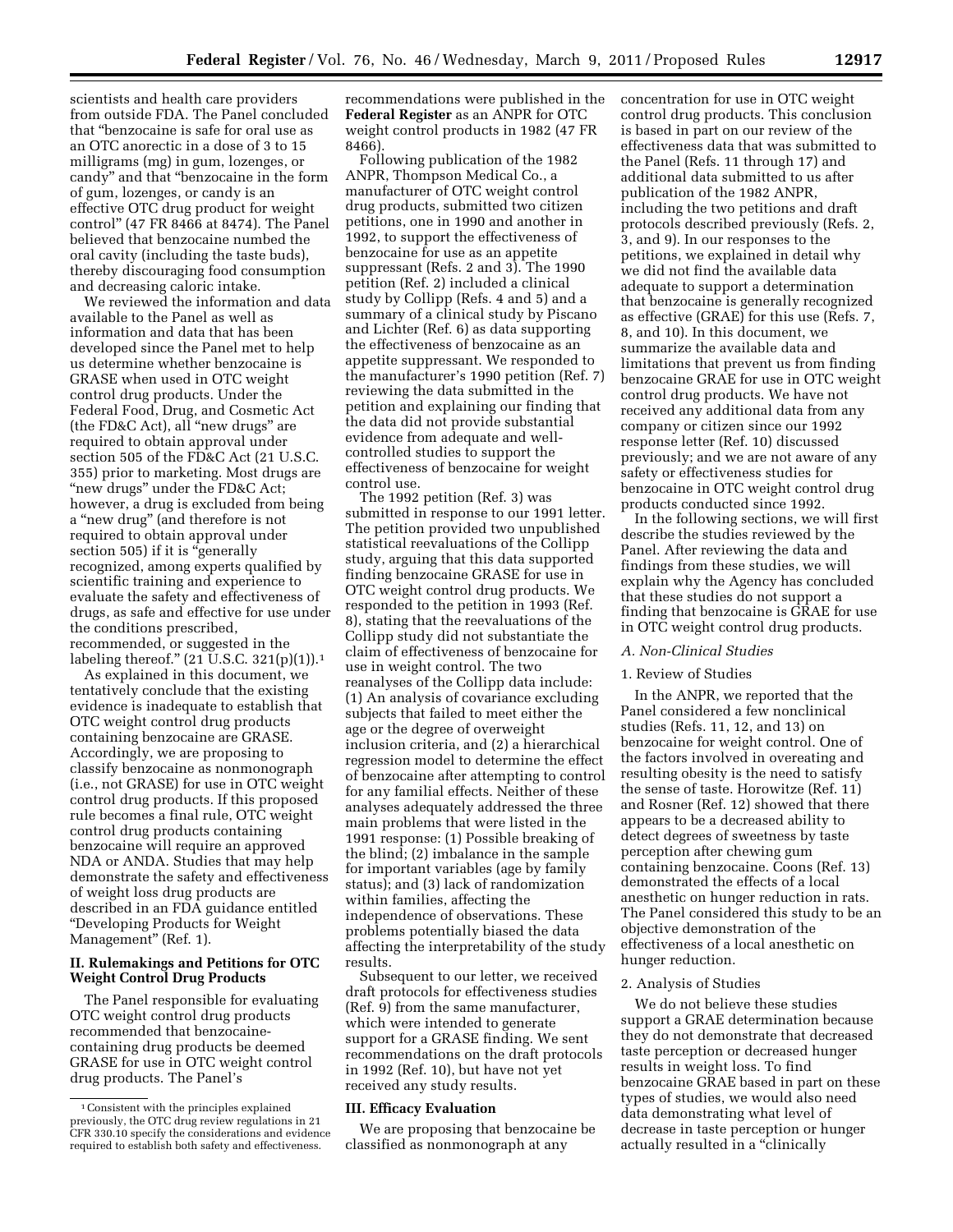significant benefit of the type claimed'' (*i.e.,* weight loss) as required under § 330.10(a)(4)(ii) (21 CFR 330.10(a)(4)(ii)).

# *B. Clinical Studies*

## 1. Review of Studies

The Panel also considered clinical studies that included weight loss as an endpoint. Gould (Refs. 14 and 15) assessed various case reports citing 1.5 to 2.0 pounds (lbs) per week weight loss using lozenges containing benzocaine and essential oils in conjunction with dietary restrictions. Plotz (Ref. 16) conducted an uncontrolled, nonrandomized 10-week study of 50 overweight adults (12 to 102 lbs overweight). The subjects were instructed to chew one or two pieces of gum for 5 or 10 minutes followed by a glass of water, just before meals. If subjects became hungry between meals, they could chew gum every few hours. The study results showed weight loss (2 pounds per week) in 45 of 50 patients using the benzocaine gum in conjunction with dietary restrictions.

McClure and Brush (Ref. 17) conducted a placebo-controlled, randomized, double-blinded 21-week study of 308 overweight adults (255 females and 53 males). The subjects were divided into five paired treatment groups:

• Group 1: Dextroamphetamine sulfate (10 mg, daily)

• Group 2: OTC proprietary appetite suppressant (AYDS)

• Group 3: Dietary restriction (800 to 1,200 calories daily)

• Group 4: Glucose hard candy containing benzocaine, caffeine, and vitamins (benzocaine group)

• Group 5: Glucose candy only (control group)

Over the course of 4 weeks, 170 participants dropped out of the study (37 participants from the dextroamphetamine group, 43 participants from the AYDS group, 51 participants from the dietary restriction group, 9 participants from the benzocaine group, and 30 participants from the control group). The investigators reported an average weight loss during the first 4 weeks of 4.6 lbs for the glucose (control) group and 12.1 lbs for the benzocaine group. After 21 weeks, the control group lost a weekly average of 0.60 lbs as compared to 2.20 lbs for the benzocaine group.

In addition to these studies reviewed by the Panel, as described previously, we also reviewed clinical studies submitted by a manufacturer of OTC weight control drug products in two petitions. The studies provided in the

petitions included weight loss as an endpoint. Reports purporting to be two studies by Collipp (one published and one unpublished) were submitted. These reports appear to be the same study (Refs. 4 and 5). The Collipp study was designed to be a 6-week, doubleblind, placebo-controlled, randomized trial comparing benzocaine (5 mg) lozenges with placebo lozenges that were identical in appearance (Ref. 4). Male or female subjects who weighed 15 to 30 percent more than the ideal weight for their body frame as determined from Metropolitan Life Insurance Co. weight tables and were between 14 and 55 years of age were eligible for enrollment. Subjects were recruited from the same families. Subjects were instructed to follow a 1,250 calorie diet and to take 1 to 2 lozenges 10 minutes before meals, 1 lozenge instead of dessert, and 1 or 2 lozenges between meals. Subjects were also instructed to drink a glass of water, tea, coffee, or other non-caloric beverage with each lozenge ingestion. Body weight was measured at week 0 and biweekly for the next 6 weeks. Subjects were also asked to rate the average quality of between-meal appetite suppression as mild, moderate, or complete.

The study results showed that the mean body weight decreased from week 0 in both the active treatment and placebo groups. Subjects treated with benzocaine had a mean weight loss that was statistically significant ( $p \le 0.001$ ) at all time points. The mean weight loss during the study was approximately twice as great for subjects treated with benzocaine  $(-3.5, -4.9, \text{and } -6.0 \text{ at } 2,$ 4, and 6 weeks, respectively) compared to placebo  $(-2.1, -2.9, \text{and } -2.7 \text{ at } 2,$ 4, and 6 weeks, respectively). The manufacturer also submitted a study by Piscano and Lichter (Ref. 6) which consisted of a 1-page summary describing an 8-week uncontrolled trial involving 26 children. The summary listed the baseline weight, final weight, and weight loss of each subject. The summary results showed that the subjects lost approximately 0.5 lbs/ week. There was no protocol description and no statistical analysis.

#### 2. Analysis of Studies

We found a lack of substantial evidence consisting of adequate and well-controlled studies, as required in § 330.10(a)(4)(ii), on which to base a determination of the effectiveness of benzocaine in OTC weight control drug products. In general, the clinical studies reviewed by the Panel (Refs. 14 through 17) are inadequately controlled, and study results were not clinically and statistically significant. For example,

among other limitations, the Gould studies (Refs. 14 and 15) were not wellcontrolled, as these studies consisted of case reports. Similarly, the Plotz study (Ref. 16) was not well controlled, being both uncontrolled and non-randomized. Finally, as detailed in our 1993 response (Ref. 8), the McClure and Brusch study (Ref. 17) had significant methodological flaws including potential issues with subject recruitment, inconsistent follow up of subjects and inadequate assessment of baseline characteristics.

The materials submitted in the petition were also insufficient to establish the effectiveness of benzocaine in OTC weight control products. For example, the Pisano and Lichter (Ref. 6) study was not adequate and wellcontrolled as it consisted of case reports, did not include a protocol description and did not provide a statistical analysis. Similarly, the Collipp study and the reevaluations of the study submitted in the petitions do not provide detail regarding study design and outcomes sufficient to show benzocaine is GRASE for use in weight control. Specifically, the Collipp study had a significant number of limitations that prevent us from concluding that benzocaine is GRAE for weight control:

• Non-random selection of subjects

• Possible breaking of blinding

• Analysis did not account for a lack of independence among subjects within the same family, potentially affecting the study's findings

It is important to note that after providing the petitioning manufacturer with a response describing these limitations, we received a protocol for a further study from the manufacturer (Ref. 9). We provided feedback on the protocol in 1992 (Ref. 10), but we have not yet received the study results from the manufacturer. In order to establish effectiveness, additional data are still needed to show that benzocaine causes a clinically and statistically significant weight loss when compared with placebo. The industry is advised to consult a recently published FDA guidance on the development of products for weight management about the requirement of clinical data (Ref. 1).

#### **IV. Safety Evaluation**

We are not aware of adequate data to demonstrate that OTC weight control drug products containing benzocaine are generally recognized as safe (GRAS) as defined under § 330.10(a)(4)(ii). Under this regulatory provision, support for a GRAS showing ''shall consist of adequate tests by methods reasonably applicable to show the drug is safe under the prescribed, recommended, or suggested conditions of use.'' We believe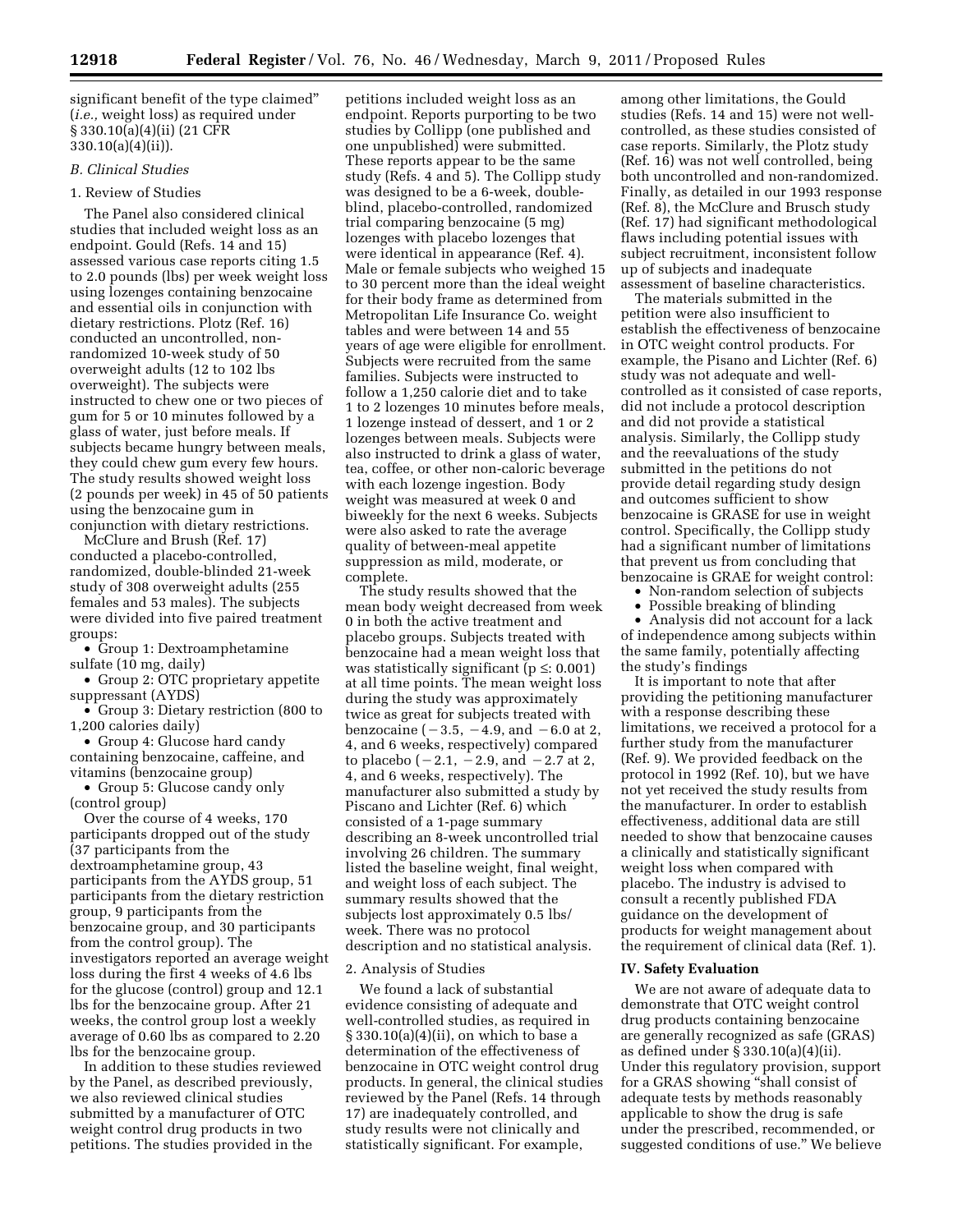that the safety of the Panel's proposed benzocaine dosing for OTC weight control use (multiple 3 to 15 mg doses for up to 3 months) has not been adequately established. Additional safety data is needed to establish dosage limitations or other aspects of the labeling. Our current recommendation as to what would constitute adequate testing for a weight control drug product is described in our guidance on weight control drug products (Ref. 1).

# **V. Analysis of Impacts**

We have examined the impacts of this proposed rule under Executive Order 12866 and the Regulatory Flexibility Act  $(5 \text{ U.S.C. } 601 - 612)$ , and the Unfunded Mandates Reform Act of 1995 (Public Law 104–4). Executive Order 12866 directs agencies to assess all costs and benefits of available regulatory alternatives and, when regulation is necessary, to select regulatory approaches that maximize net benefits (including potential economic, environmental, public health and safety, and other advantages; distributive impacts; and equity). We believe that this proposed rule is not a significant regulatory action as defined by the Executive order.

The Regulatory Flexibility Act requires agencies to analyze regulatory options that would minimize any significant impact of a rule on small entities. Because few products will likely be affected and those effects would probably be small, we do not believe that this proposed rule would have a significant economic impact on a substantial number of small entities.

Section 202(a) of the Unfunded Mandates Reform Act of 1995 requires that agencies prepare a written statement, which includes an assessment of anticipated costs and benefits, before proposing ''any rule that includes any Federal mandate that may result in the expenditure by State, local, and tribal governments, in the aggregate, or by the private sector, of \$100,000,000 or more (adjusted annually for inflation) in any one year.'' The current threshold after adjustment for inflation is \$135 million, using the most current (2009) Implicit Price Deflator for the Gross Domestic Product. We do not expect this proposed rule to result in any 1-year expenditure that would meet or exceed this amount.

If this proposed rule is finalized, OTC marketing of weight control drug products containing benzocaine for this use will cease, unless a product is approved under an NDA or ANDA. In this proposed rule, we tentatively conclude that OTC weight control drug products containing benzocaine lack

sufficient evidence to support a finding that such products are GRASE, and that finalization of the regulatory status of this ingredient will benefit consumers by removing from the marketplace products that have not been shown to be safe and effective. We do not expect this rule to have a significant effect on industry as a whole, as we have only been able to identify one company that manufactures a benzocaine-containing OTC weight control drug product.

We have few alternatives available to us when we determine there are no data available to demonstrate that an active ingredient is GRASE. Even without evidence of harm caused by the use of these products, they cannot remain on the market because there is no evidence that they are safe and effective. Accordingly, we have proposed a 30-day period within which companies may remove benzocaine-containing weight control drug products from the market. We believe the only alternative to this approach is a longer implementation period.2 We could allow a longer implementation period so manufacturers would have time to submit additional effectiveness and safety data, but if we took this approach, consumers would be unnecessarily exposed to products that have not been shown to be effective or safe.

#### **VI. Paperwork Reduction Act of 1995**

This proposed rule contains no collections of information. Therefore, clearance by the Office of Management and Budget under the Paperwork Reduction Act of 1995 is not required.

# **VII. Environmental Impact**

We have determined under 21 CFR 25.31(a) that this action is of a type that does not individually or cumulatively have a significant effect on the human environment. Therefore, neither an environmental assessment nor an environmental impact statement is required.

### **VIII. Federalism**

We have analyzed this proposed rule in accordance with the principles set forth in Executive Order 13132. Section 4(a) of the Executive order requires agencies to "construe \* \* \* a Federal statute to preempt State law only where the statute contains an express preemption provision or there is some other clear evidence that the Congress intended preemption of State law, or where the exercise of State authority conflicts with the exercise of Federal authority under the Federal statute.'' The sole statutory provision giving

preemptive effect to the proposed rule is section 751 of the act (21 U.S.C. 379r).

We believe that the preemptive effect of this proposed rule, if finalized, would be consistent with Executive Order 13132. Through the publication of this proposed rule, we are providing notice and an opportunity for State and local officials to comment on this rulemaking.

# **IX. Proposed Effective Date**

Due to effectiveness concerns discussed in this document, any final rule based on this proposal would become effective 30 days after the date of its publication. Manufacturers are urged to comply voluntarily with this proposed rule and to cease OTC marketing at the earliest possible date.

#### **X. References**

The following references have been placed on display in the Division of Dockets Management (*see* **ADDRESSES**) under Docket No. FDA–1981–N–0012 (formerly 1981N–0022) and may be seen by interested persons between 9 a.m. and 4 p.m., Monday through Friday. (FDA has verified the Web site address, but we are not responsible for any subsequent changes to the Web site after this document publishes in the **Federal Register.**)

- 1. FDA, ''Draft Guidance for Industry— Developing Products for Weight Management,'' February 2007, *[http://](http://www.fda.gov/downloads/Drugs/GuidanceComplianceRegulatoryInformation/Guidances/ucm071612.pdf)  [www.fda.gov/downloads/Drugs/](http://www.fda.gov/downloads/Drugs/GuidanceComplianceRegulatoryInformation/Guidances/ucm071612.pdf) [GuidanceComplianceRegulatory](http://www.fda.gov/downloads/Drugs/GuidanceComplianceRegulatoryInformation/Guidances/ucm071612.pdf) [Information/Guidances/ucm071612.pdf](http://www.fda.gov/downloads/Drugs/GuidanceComplianceRegulatoryInformation/Guidances/ucm071612.pdf)*, accessed on August 27, 2010.
- 2. Comment No. CP12, Docket No. FDA– 1981–N–0012 (formerly 1981N–0022), Division of Dockets Management System.
- 3. Comment No. CP15, Docket No. FDA– 1981–N–0012 (formerly 1981N–0022), Division of Dockets Management System.
- 4. Collipp, P. J., ''The Treatment of Exogenous Obesity by Medicated Benzocaine Candy: A Double-Blind Placebo-Controlled Study,'' in OTC Vol. 170010, Docket No. FDA–1981–N–0012 (formerly 1981N–0022), Division of Dockets Management.
- 5. Collipp, P. J., ''The Treatment of Exogenous Obesity by Medicated Benzocaine Candy: A Double Blind Placebo Study,'' *Obesity/Bariatric Medicine,* 10:123–125, 1981.
- 6. Piscano, J. and H. Lichter, ''A Matter of Taste,'' Fredrick Fell Publishers, Inc., New York, New York, pp. 42–64, 1979.
- 7. Comment No. LET82, Docket No. FDA– 1981–N–0012 (formerly 1981N–0022), Division of Dockets Management System.
- 8. Comment No. LET87, Docket No. FDA– 1981–N–0012 (formerly 1981N–0022), Division of Dockets Management System.
- 9. Comment No. PR9, Docket No. FDA–1981– N–0012 (formerly 1981N–0022), Division of Dockets Management System.
- 10. Comment No. LET84, Docket No. FDA– 1981–N–0012 (formerly 1981N–0022), Division of Dockets Management System.

<sup>2</sup>*See* 5 U.S.C. 553(d).